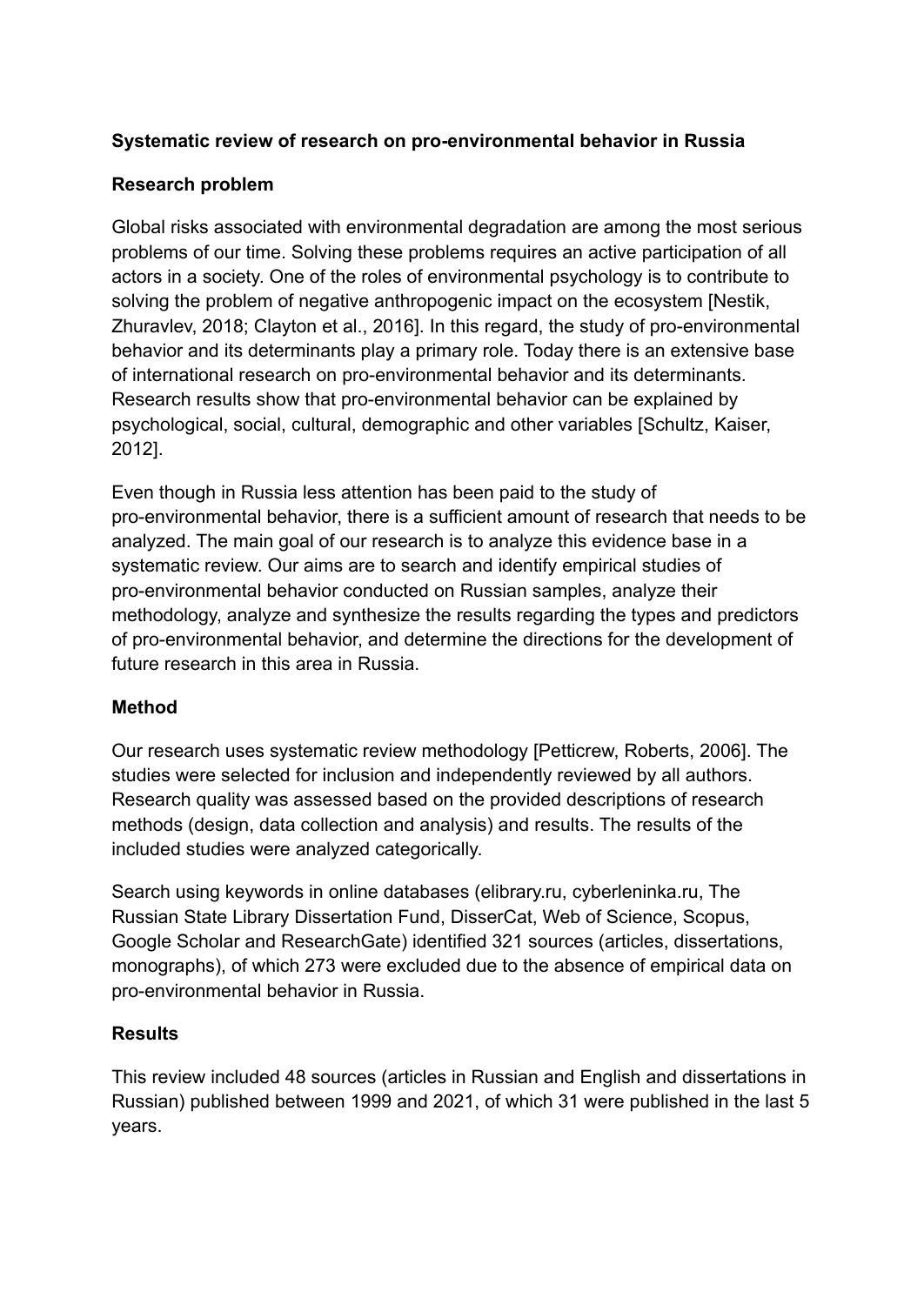The methodological advantages of the studies include the use of primary data and large samples (the sample size varied from 38 to 1500 respondents). Among the shortcomings, the studies were based on survey data that used self-reports, 47 out of 48 studies used correlation designs, data analysis in 31 studies was limited to descriptive statistics, while many studies unreasonably used the terms "significant" and "not significant", inferential terminology, etc. Nevertheless, in recent years, the quality of Russian studies of pro-environmental behavior has been steadily growing: 17 studies used modern types of research methods (experimental design, methodology for the development and validation of scales), and for data analysis, correlation analysis, regression analysis, factor analysis, ANOVA and other methods were used.

The results of our research show that the most common categories of pro-environmental behavior in Russia are: 1) waste management and reduction (recycling, use of reusable bags), 2) social behavior (planting trees, discussion of environmental issues with others), 3) resource saving (electricity, water, use of energy-saving equipment and lamps) and 4) purchase and consumption of environmentally friendly products and goods.

Today, there is an active interest in the study of socio-demographic, psychological and contextual determinants of pro-environmental behavior in Russia. Research results show that pro-environmental behavior is more often observed among women than among men, as well as people with a higher level of education. With regard to the role of age and income level, research shows mixed results. Variables such as biospherical values, independence values, self-transcendence values, environmental concern, moral emotions, environmental motivation, personal and descriptive norms are significant positive predictors of all major categories of pro-environmental behavior. Negative predictors of pro-environmental behavior are: hedonic values and extrinsic motivation. Among contextual variables, the role of infrastructure availability was discussed in studies as an important factor in pro-environmental behavior, and for company employees, pro-environmental leadership of management was an important contextual condition.

### **Conclusions**

In our study, we made the first attempt to analyze data from empirical studies of pro-environmental behavior in Russia in a systematic review. Results indicate a significant increase in attention to the topic of pro-environmental behavior in our country.

In the future, it is necessary to conduct research using improved methods of collecting and analyzing data, building and testing models that explain pro-environmental behavior, conducting natural experiments and lab-experimental research.